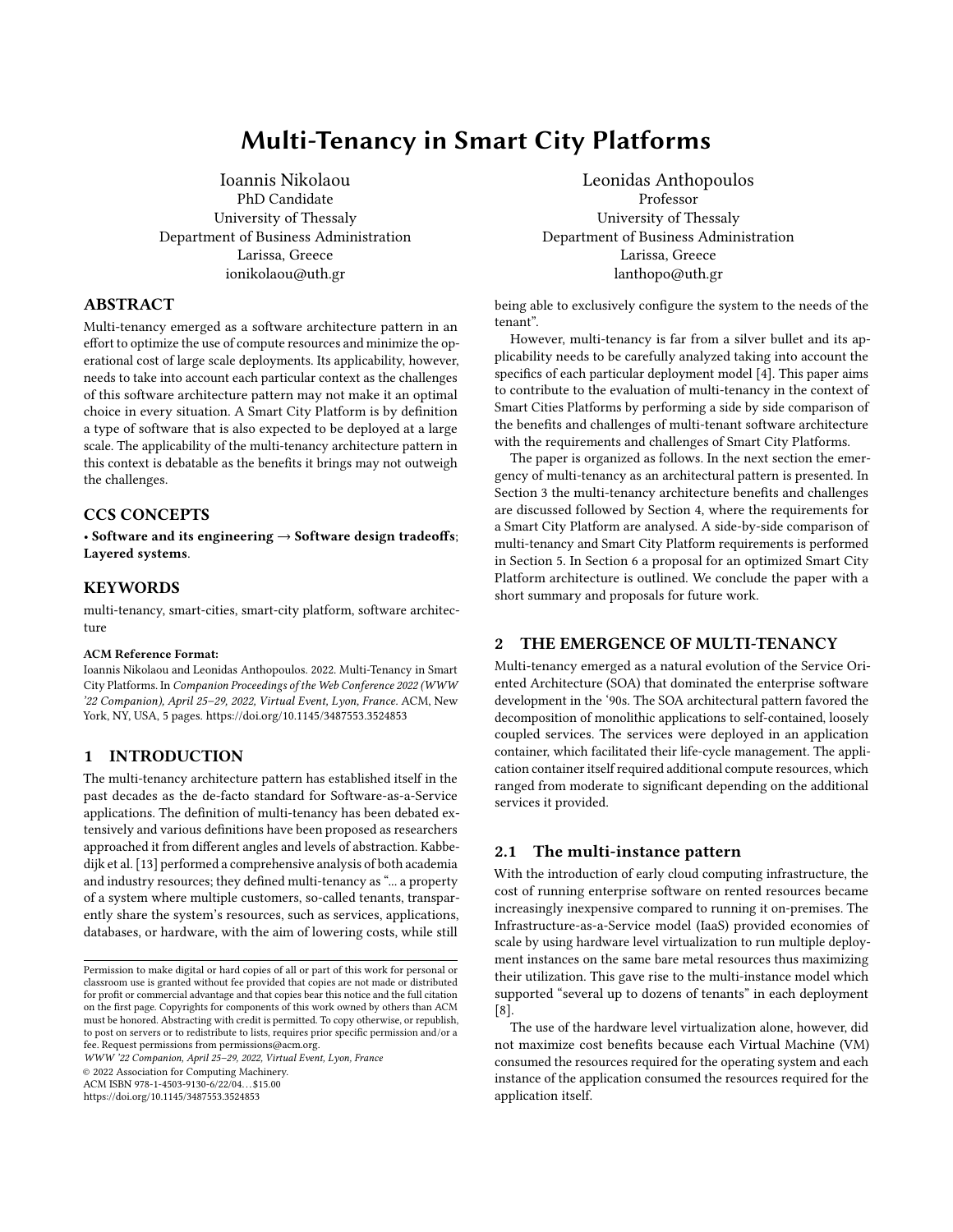WWW '22 Companion, April 25–29, 2022, Virtual Event, Lyon, France International Companis Nikolaou and Leonidas Anthopoulos

## 2.2 The multi-tenant pattern

The software vendors of enterprise applications soon realized that as their customers were migrating their operations to the cloud, additional savings were possible by sharing the application itself among multiple customers, or tenants. The main benefits of native multi tenant application were:

- lower costs of operations for the software provider; a large number of customers could be accommodated with only a few application instances
- higher utilization of hardware resources; multiple tenants shared the same compute resources through a single application

The native multi-tenancy deployments allowed the support of "a much larger number of tenants, usually in the hundreds or even thousands" [\[8\]](#page-3-2). This model was extremely attractive for software vendors of enterprise applications targeting Small to Medium sized companies (SMEs). It was a win-win proposal as the SME customers gained access to enterprise software they would otherwise not be able to afford as a dedicated deployment, whereas the vendors were renting their software to a much larger number of customers with the cost of essentially a single deployment. It should be noted that, depending on the business model of the software vendor, large customers had the option for a dedicated, single tenant deployment for which they paid a premium.

# 3 THE BENEFITS AND CHALLENGES OF MULTI-TENANCY

The primary goal of a multi-tenant architecture is to maximize the utilization of compute resources in order to minimize the operational costs. The main benefits of a multi-tenant architecture are  $[5]$ :

- higher utilization of hardware resources
- easier and cheaper application maintenance
- lower overall costs
- new data aggregation opportunities

The shift to native multi-tenancy however had challenges that required attention by the software vendors [\[5\]](#page-3-3), [\[8\]](#page-3-2). These challenges were primarily related to the isolation among the tenants at multiple levels.

Security isolation The application needs to implement proper measures to protect each user of the platform from a malicious tenant that may initiate an attack from within the application.

Performance isolation The Quality of Service (QoS) of each tenant must be ensured and be in accordance with the agreed Service Level Agreement (SLA) which may differ among tenants.

Availability isolation The availability requirements of each tenant must be protected and any faults in the system must be controlled so that they do not propagate to all the tenants of the deployment.

Application customization Although the majority of the application's functionalities are the same for each tenant, some customization is expected which, depending on the application, may range from simple User Interface (UI) changes (e.g. logos, color scheme etc.) to customization of business process (e.g. document flows, report generation etc.)

In order to address these challenges, software vendors put additional effort in the development of their native multi-tenant application which increased both the technical and the development process complexity [\[4\]](#page-3-1), [\[5\]](#page-3-3).

The technical complexity increased because additional layers and safe-guards had to be implemented, tested and maintained. The development process complexity increased because the software development teams had to take into account the multi-tenancy support for every feature they designed and implemented. Even if only a subset of the development team was tasked with the multi-tenancy support as suggested by [\[8\]](#page-3-2) or the multi-tenancy was introduced as a separate layer or group of components as suggested by [\[5\]](#page-3-3), the fact of the matter is that the code base became significantly more complicated.

# 4 THE REQUIREMENTS OF A SMART CITY PLATFORM

According to ITU, the Smart City (SC) can be defined as "a city model that uses state-of-the art Information and Communication Technologies (ICT) to improve living, efficiency and competitiveness with respect to future generations" [\[11\]](#page-3-4) or, according to ISO, "a city model that facilitates the planning, construction, management and smart services" [\[10\]](#page-3-5). The "smartness" of a city describes its ability to bring together all its resources, to effectively and seamlessly achieve the goals and fulfill the purposes it has set itself. The definition of a Smart City Platform according to ITU is "a computer system [...] that, under control of the city, uses information and ICT to access data sources and process them to offer urban operation and services to the city". In addition, "the SC platform is a city platform that offers direct integration of city platforms and systems, or through open interfaces between city platforms and third parties, to offer the urban operation and services supporting the functioning of city services, as well as efficiency, performance, security, and scalability" [\[12\]](#page-3-6).

As a consequence of the above definitions, we can safely assume that a Smart City Platform must excel in the following areas:

- scalability to grow together with the Smart City's needs
- flexibility to integrate with different systems, services and data sources
- openness to expose data to third parties

A Smart City Platform must be able to integrate with sensors and actuators that make up the Internet Of Things (IoT) layer of the Smart City. These devices range widely in terms of capabilities, features and sophistication. The Smart City IoT landscape is comprised of a plethora of deployment models, communication protocols and operational practices [\[21\]](#page-4-1), [\[20\]](#page-4-2). Furthermore, each Smart City has its own needs and priorities and its stakeholders will choose which areas they will focus in ranging from water supply networks to parking lots and from environmental monitoring to security surveillance systems. [\[22\]](#page-4-3), [\[23\]](#page-4-4).

On the other hand, a Smart City Platform must comply with state and country regulations that govern the way data are gathered, processed, stored and shared. Due to the sensitive nature of the information collected and the fact that it is frequently related to critical infrastructure (energy grid, water supply network, traffic management etc.) the requirements for security and data protection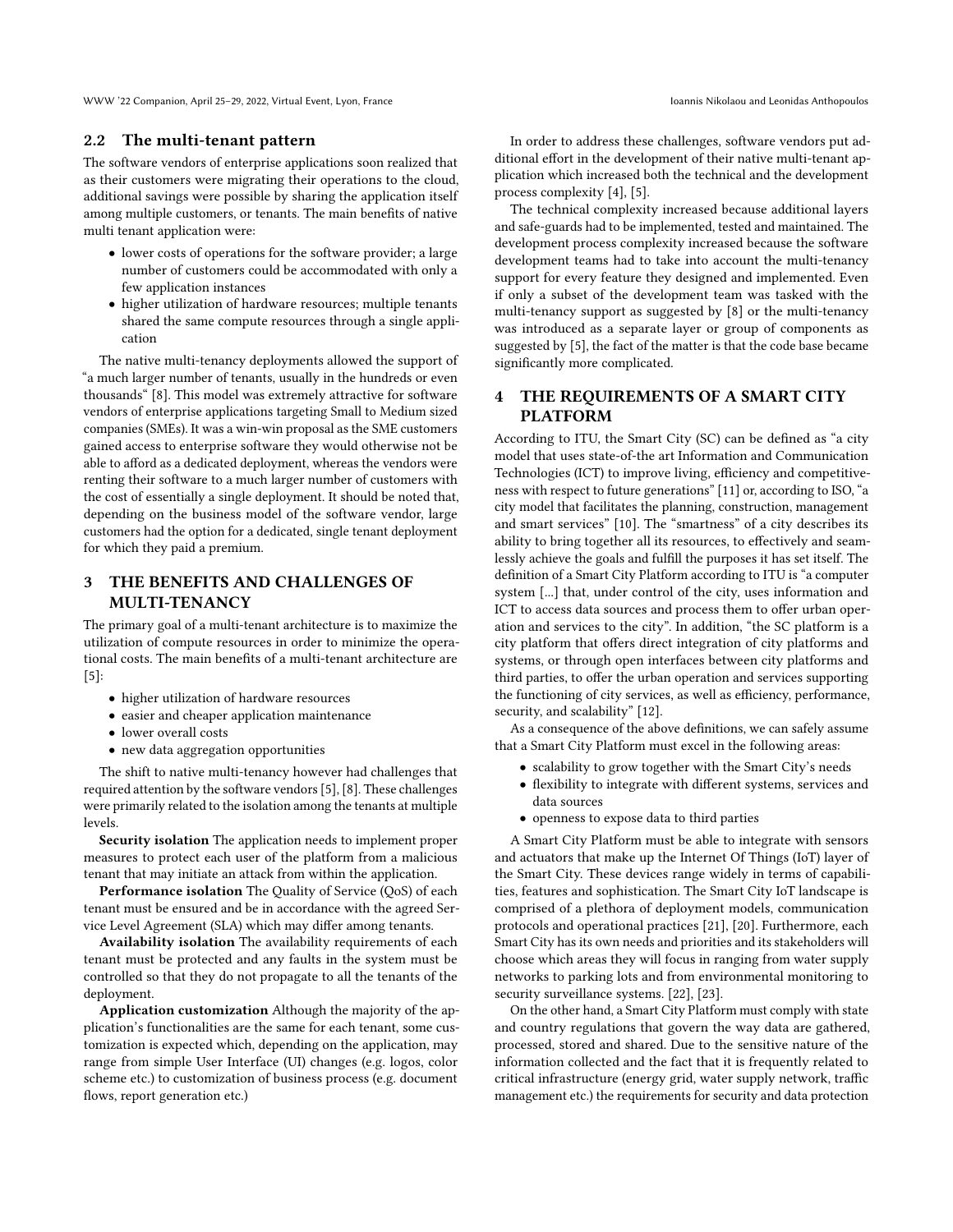can be very strict. In addition, the volume of the data and meta-data collected from the Smart City sensors add additional challenges in the protection of the privacy of each individual citizen [\[19\]](#page-4-5), [\[6\]](#page-3-7).

A Smart City Platform is expected to be operational 24/7/365 with minimum disruptions and down-time while at the same time receive regular updates to patch any security vulnerabilities and introduce new features. Furthermore, the Smart City infrastructure as a whole must operate in an environmentally friendly and sustainable way and consume as few resources as possible in order to reduce its environmental footprint [\[20\]](#page-4-2), [\[1\]](#page-3-8).

In conclusion, a Smart City Platform is expected to be flexible and adaptable to the particular needs of each city. The variability is very high at all levels, from the governance and regulation to the IoT devices and energy consumption, even for cities within the same region or country.

## 5 MULTI-TENANCY IN THE SMART CITY PLATFORM CONTEXT

In order to evaluate the applicability of a native multi-tenant architecture in a Smart City, we should examine if the benefits of the multi-tenancy can provide an edge in the Smart City context.

The main benefits of multi-tenancy as described in Section 3 are a) lower costs of operations, and b) higher hardware utilization while the assumptions for them to materialize are a) the size of each customer is too small to justify a dedicated deployment, and b) the needs of each customer are pretty much the same and only slight customizations may be required.

In the Smart City scale, both these assumptions do not hold as discussed in Section 4 because a) a Smart City Platform cannot be considered equivalent to an SME, and b) the needs for each Smart City are highly heterogeneous. In order to satisfy them, a multi-tenant platform will either be too generic to be useful or too customized to be worth the effort.

Looking at the challenges that native multi-tenancy brings as described in Section 3, these are primarily in the areas of security, performance, availability and customization.

As discussed in Section 4, these areas are of primary concern for a Smart City Platform. In fact, the software architecture of a Smart City Platform must embrace these requirements and register them among its strengths, not its weaknesses.

Finally, the additional complexity in the software development that a native multi-tenant platform requires is a significant disadvantage in the Smart City context as it will significantly hinder any customization and adaptation efforts that will be required to adapt the multi-tenant platform to the needs of each Smart City.

# 6 TOWARDS AN OPTIMIZED SMART CITY PLATFORM SOFTWARE ARCHITECTURE

Comparing the technology that was available during the period when multi-tenancy architecture pattern emerged with the current technological landscape, we can see that it has advanced greatly. It is now technically possible to support the development, deployment and operation of software architecture patterns that were not economically viable. The key technological advantages that make a different approach possible in the context of the Smart City Platforms are:

- containerization
- infrastructure automation
- on-demand resource allocation
- cloud native services

#### 6.1 Containerization

The containerization technologies advanced the compute resources utilization a step further by allowing the virtualization to occur at the operating system level. A container-based deployment allows a number of deployment instances to run on the same hardware and operating system but in a completely sand-boxed environment, thus ensuring high levels of security isolation, performance and availability.

## 6.2 Infrastructure automation

The allocation of hardware resources and the creation of the underlying network infrastructure used to be a tedious and error-prone process. This increased the costs of designing, deploying and maintaining multiple application instances and was among the reasons the industry shifted towards the multi-tenant architecture pattern as described in Section 3.

The evolution and maturing of the cloud has given rise to tools and practices that allow the automation of the creation, update, monitoring and maintenance of completely virtual infrastructures. Tools like Ansible [\[3\]](#page-3-9), SaltStack [\[18\]](#page-4-6) and Terraform [\[9\]](#page-3-10), to name just three, allow the fast, efficient and secure management of highly customized hardware and network topologies that can spread to hundreds of physical servers. In fact, it is the advancement of these technologies and practices that has given birth to a completely new domain in software engineering, the Development Operations or DevOps [\[15\]](#page-4-7). The DevOps practices in the Smart City context have been discussed in more detail in [\[17\]](#page-4-8), [\[14\]](#page-4-9).

#### 6.3 On-demand resource provisioning

The cloud providers have invested huge amounts of capital and R&D resources to build the infrastructure required for the cloud to be considered practically infinite. In the process, the on-demand resource provisioning and usage has been developed and perfected. Now, with a few simple operations, anyone can gain access to compute resources of any size within a few minutes. More interestingly, however, the cloud has enabled us to reserve and pay for the required resources in a very granular way. It is now possible to spawn Virtual Machines in the cloud that use 1 Virtual CPU (vCPU) which corresponds to ½ of a CPU core of a multi-threaded CPU with 1GB of RAM and a few MBs of disk. These small sized VMs can make economically viable deployment models that were not possible in the past.

#### 6.4 Cloud native services

The cloud providers, being themselves software vendors, have also taken steps to migrate their platforms to a multi-tenant model. In so doing they have implemented multi-tenancy in their core building blocks used for their applications and, furthermore, they have made them publicly available. These building blocks cover the needs of the low-level layers of practically any enterprise level application and include database, messaging middle-ware and storage. Some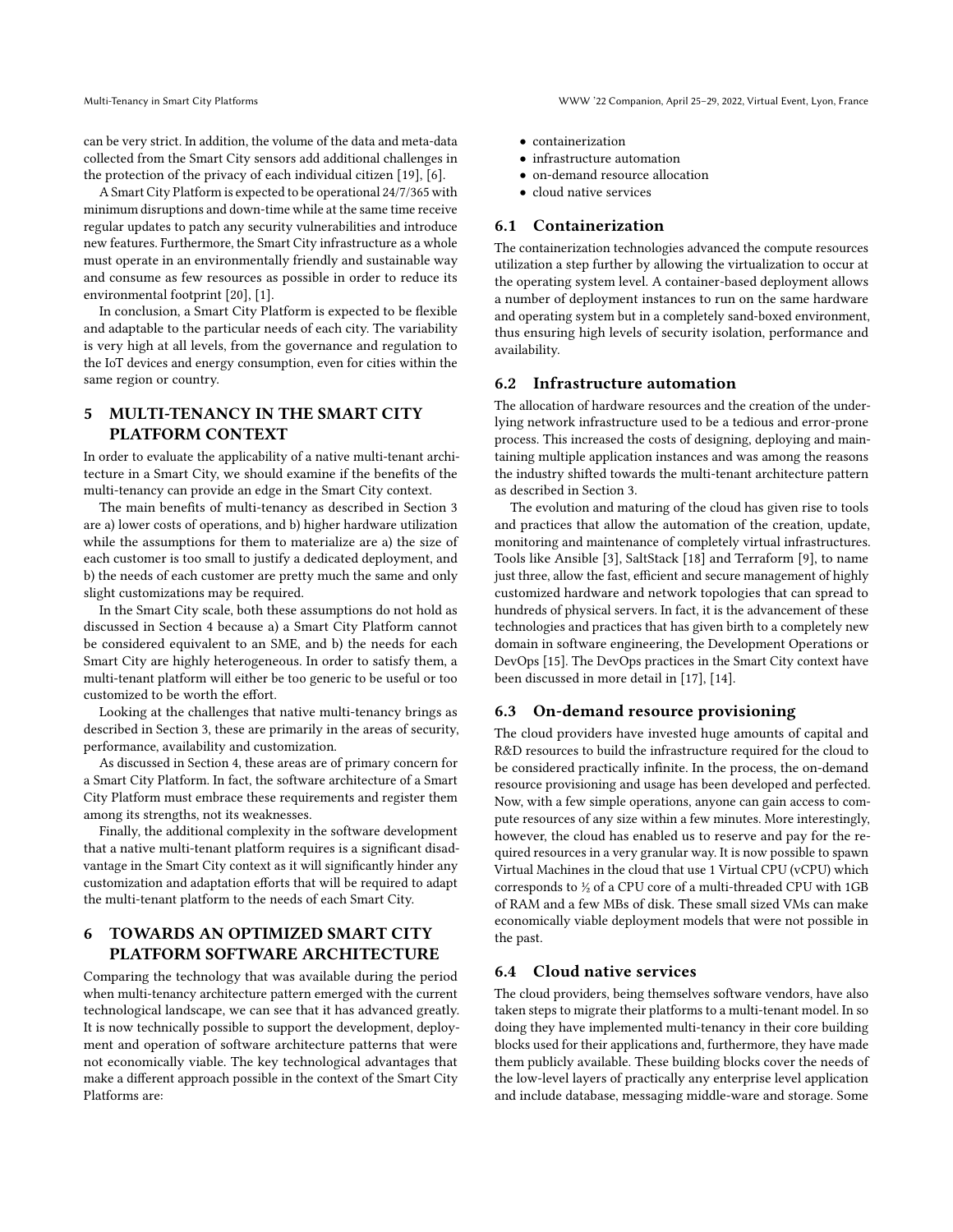examples are the Amazon Timestream [\[2\]](#page-3-11), the Azure CosmosDB [\[16\]](#page-4-10) and the Google Cloud Platform PubSub service [\[7\]](#page-3-12).

The combination of these key technologies can provide the building blocks of an optimized Smart City Platform architecture.

## 6.5 Towards an optimized Smart City Platform software architecture

In order to optimize the architecture of a Smart City Platform, we should revisit the core assumption that it is beneficial to share the same platform among multiple tenants and instead design it with the more realistic assumption that the platform will be used by one Smart City at a time. This allows us to focus on the real needs of the Smart City and design the Platform around them. A set of principles that are important for an optimized Smart City Platform are:

- allow the execution of small scale "experiments" to allow the Smart City citizens and stakeholders to get acquainted with new technologies and services in a cost-effective way
- scale-up at the pace each city can support
- stay up-to-date with updates and best practices

These principles align better with a single-instance software architecture rather than a multi-tenant one. At the same time, these principles can be contained at the business or application layer of the platform which gives us the flexibility to select the technologies for the low-level layers independently in a cost-effective manner.

The observation above can in fact become the differentiating factor of an optimized Smart City Platform architecture. The core services and features of a Smart City Platform can be developed, deployed and operated with the assumption that they serve a single Smart City. The deployment of the infrastructure services on the other hand can be approached in a more flexible manner.

<span id="page-3-13"></span>

#### Figure 1: A hybrid Smart City Platform architecture

When the size of the Smart City Platform does not justify a full blown dedicated deployment, as for example during a pilot project, the infrastructure layer can be provided using the as-a-Service pattern by third parties in a native multi-tenant environment (Fig[.1\)](#page-3-13).

If, however, the Smart City's needs call for a dedicated, fully isolated environment, either because of its scale, or due to regulatory restrictions, the infrastructure services can be deployed and managed within the scope of the Smart City Platform in a pure single-tenant deployment software architecture (Fig[.2\)](#page-3-14).

<span id="page-3-14"></span>

Figure 2: A dedicated Smart City Platform architecture

## **SUMMARY AND FUTURE RESEARCH**

This paper presented a side-by-side comparison of the multi-tenant architecture and the requirements of a Smart City Platform. Based on the academic literature and the definitions from standardization bodies, evidence has been presented to support the idea that multitenancy may not be the best software architecture for a Smart City Platform. This remains to be verified in the field by an indepth review of the state of the art in currently available Smart City Platforms. Additional research should also to be performed to evaluate the contribution of multi-tenancy to the success, or not, of these platforms in Smart City Platform project.

## REFERENCES

- <span id="page-3-8"></span>[1] Faris. A. Almalki, S. H. Alsamhi, Radhya Sahal, Jahan Hassan, Ammar Hawbani, N. S. Rajput, Abdu Saif, Jeff Morgan, and John Breslin. 2021. Green IoT for Eco-Friendly and Sustainable Smart Cities: Future Directions and Opportunities. Mobile Networks and Applications (Aug 2021). [https://doi.org/10.1007/s11036-](https://doi.org/10.1007/s11036-021-01790-w) [021-01790-w](https://doi.org/10.1007/s11036-021-01790-w)
- <span id="page-3-11"></span>[2] Amazon. 2020. Amazon Timestream – Time Series Database – Amazon Web Services.<https://aws.amazon.com/timestream/>
- <span id="page-3-9"></span>[3] Ansible. 2016. Ansible is Simple IT Automation.<https://www.ansible.com/>
- <span id="page-3-1"></span>[4] Cor-Paul Bezemer and Andy Zaidman. 2010. Multi-tenant SaaS applications. Proceedings of the Joint ERCIM Workshop on Software Evolution (EVOL) and International Workshop on Principles of Software Evolution (IWPSE) on - IWPSE-EVOL '10 (2010).<https://doi.org/10.1145/1862372.1862393>
- <span id="page-3-3"></span>[5] Cor-Paul Bezemer, Andy Zaidman, Bart Platzbeecker, Toine Hurkmans, and Aad 't Hart. 2010. Enabling multi-tenancy: An industrial experience report. , 8 pages.<https://doi.org/10.1109/ICSM.2010.5609735>
- <span id="page-3-7"></span>[6] Trevor Braun, Benjamin C.M. Fung, Farkhund Iqbal, and Babar Shah. 2018. Security and privacy challenges in smart cities. Sustainable Cities and Society 39 (May 2018), 499–507.<https://doi.org/10.1016/j.scs.2018.02.039>
- <span id="page-3-12"></span>[7] Google. 2008. Pub/Sub for Application and Data Integration. [https://cloud.](https://cloud.google.com/pubsub/)
- <span id="page-3-2"></span>[google.com/pubsub/](https://cloud.google.com/pubsub/) [8] Chang Jie Guo, Wei Sun, Ying Huang, Zhi Hu Wang, and Bo Gao. 2007. A Framework for Native Multi-Tenancy Application Development and Management. The 9th IEEE International Conference on E-Commerce Technology and The 4th IEEE International Conference on Enterprise Computing, E-Commerce and E-Services (CEC-EEE 2007) (Jul 2007).<https://doi.org/10.1109/cec-eee.2007.4>
- <span id="page-3-10"></span>Hashicorp. 2014. Terraform by HashiCorp.<https://www.terraform.io/>
- <span id="page-3-5"></span>[10] ISO. 2020. Framework for integration and operation of smart community infrastructures — Part 1: Recommendations for considering opportunities and challenges from interactions in smart community infrastructures from relevant aspects through the life cycle. Number 37155-1:2020. ISO.<https://www.iso.org/standard/69241.html>
- <span id="page-3-4"></span>[11] ITU-T. 2014. An overview of smart sustainable cities and the role of information and communication technologies. [https://www.itu.int/en/itu-t/focusgroups/ssc/](https://www.itu.int/en/itu-t/focusgroups/ssc/documents/approved_deliverables/tr-overview-ssc.docx) [documents/approved\\_deliverables/tr-overview-ssc.docx](https://www.itu.int/en/itu-t/focusgroups/ssc/documents/approved_deliverables/tr-overview-ssc.docx)
- <span id="page-3-6"></span>[12] ITU-T. 2018. High-level requirements and reference framework of smart city platforms. Number Y.4201. [https://www.itu.int/rec/dologin\\_pub.asp?lang=e&id=T-](https://www.itu.int/rec/dologin_pub.asp?lang=e&id=T-REC-Y.4201-201802-I!!PDF-E&type=items)[REC-Y.4201-201802-I!!PDF-E&type=items](https://www.itu.int/rec/dologin_pub.asp?lang=e&id=T-REC-Y.4201-201802-I!!PDF-E&type=items)
- <span id="page-3-0"></span>[13] Jaap Kabbedijk, Cor-Paul Bezemer, Slinger Jansen, and Andy Zaidman. 2015. Defining multi-tenancy: A systematic mapping study on the academic and the